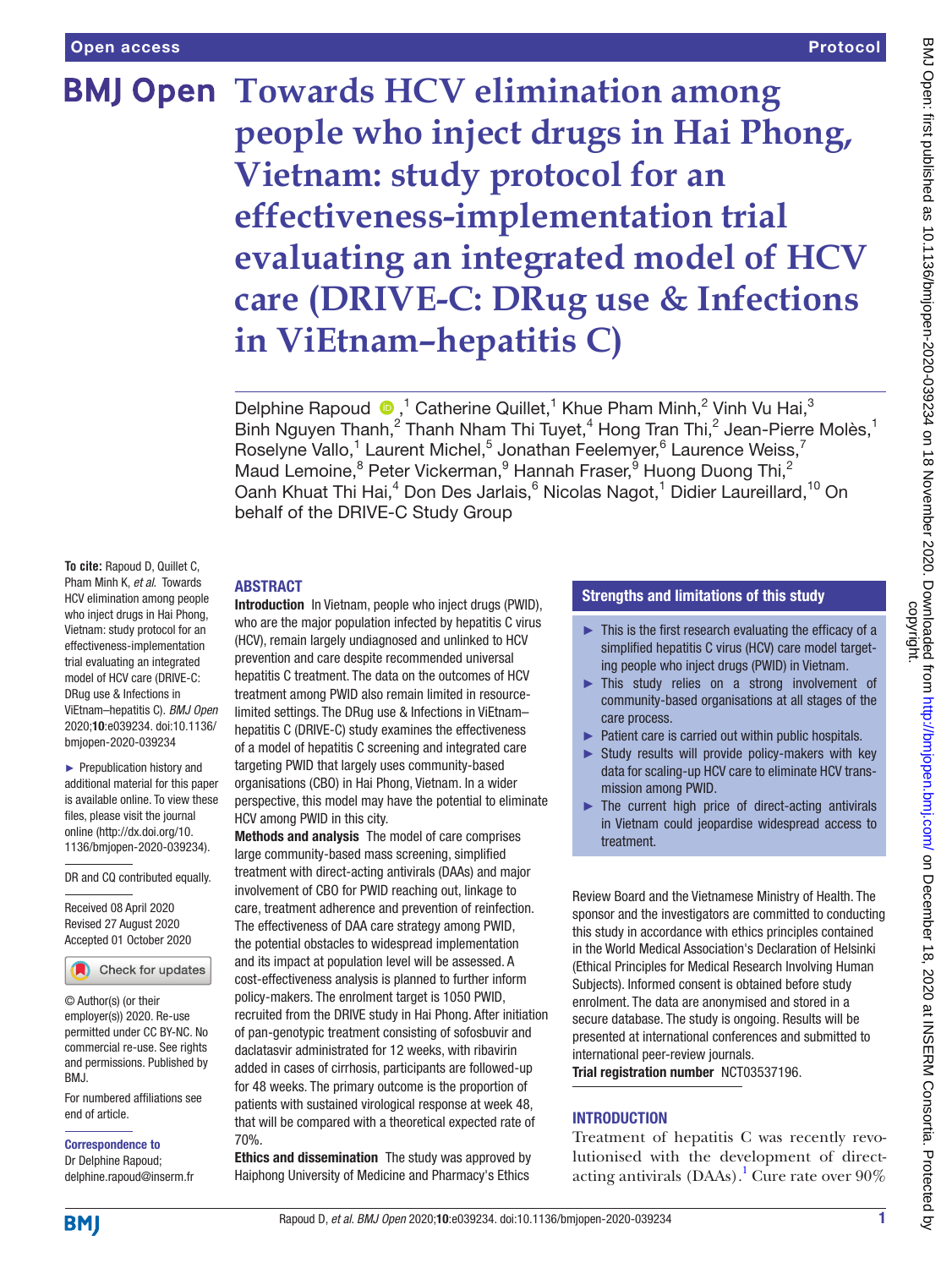can be achieved with shortened treatment duration (8–12 weeks) for almost all individuals with hepatitis  $C<sup>2</sup>$  $C<sup>2</sup>$  $C<sup>2</sup>$ . This progress opens a new era in which virtually all infected individuals can be cured if they are widely screened and have access to therapy. Hepatitis C elimination has been incorporated in the 2030 agenda of the WHO, which has set up ambitious targets as reducing new hepatitis C virus (HCV) infections by 80%, the number of HCV-related deaths by 65%, increasing hepatitis C diagnoses from 20% to 90% and eligible people receiving HCV treatment from  $<5\%$  to  $80\%$ .<sup>[3](#page-9-2)</sup>

However, more than 80% of the hepatitis C burden worldwide is in low-income and middle-income countries (LMIC), where access to diagnosis and treatment is limited[.4](#page-9-3) Furthermore, people who inject drugs (PWID) are a major population affected by HCV with an estimated prevalence of approximately 60%-80%.<sup>5</sup> WHO's objectives will not be achieved without implementing simplified and cost-effective strategies targeting key populations, in particular PWID in LMIC. While high coverage of medication-assisted treatment (MAT) and needle/ syringe exchange programmes alone cannot markedly reduce HCV transmission to low levels (unlike for HIV), new DAAs achieving high cure rate have such a potential impact.<sup>[6](#page-9-5)</sup>

In Vietnam, around 1 million individuals are infected with HCV, and genotypes 1 and 6 represent almost 95% of hepatitis C infections.<sup>7-9</sup> For the last few years, the strong mobilisation of civil society has been crucial to recognising hepatitis C as a major public health issue, and to advocating for access to treatment. Although diagnosis, treatment, including DAAs since 2018, and monitoring costs are covered partially by the national social health insurance, the remaining cost is still too high for the most vulnerable patients, including PWID. In addition, limited access to HCV genotyping represents a major obstacle for scaling-up HCV treatment.

HCV prevalence ranges from 46% to 87% among PWID in Vietnam.<sup>[10–14](#page-9-7)</sup> In 2008, local authorities piloted a new strategy policy for PWID based on access to MAT, universal antiretroviral treatment (ART) for HIV-infected PWID and a network of community-based organisations (CBO) to deliver harm reduction and distribute free syringes. Unlike HIV prevalence that has been reduced to 30% among PWID, the HCV epidemic is still very dynamic. In the DRIVE-IN (DRug use and Infections in ViEtnam - INitial phase) study (NCT02573948) conducted in  $2014-2015$  among PWID in Hai Phong,  $^{1516}$  HCV seroprevalence was 66%, 91% of HIV-infected participants were coinfected with HCV and HCV incidence was 18.8/100 person-years (95% CI: 11.2 to 29.8).<sup>17</sup>

#### Drive program in Hai Phong

The city of Hai Phong, with about 9000 PWID out of a population of 2 million inhabitants, has a past HIV epidemic driven by heroin injection. HIV prevalence among PWID there peaked at  $60\%$  in 2006.<sup>18</sup> Our research group has been working in the field of drug use and HIV/

BMJ Open: first published as 10.1136/bmjopen-2020-039234 on 18 November 2020. Downloaded from http://bmjopen.bmj.com/ on December 18, 2020 at INSERM Consortia. Protected by<br>copyright. BMJ Open: first published as 10.1136/bmjopen-2020-039234 on 18 November 2020. Downloaded from <http://bmjopen.bmj.com/> on December 18, 2020 at INSERM Consortia. Protected by

HCV infection for the past 6 years in Hai Phong. After the successful implementation of the feasibility study DRIVE-IN, the DRIVE consortium designed an innovative strategy, aiming at 'ending the HIV epidemic among PWID'. In the DRIVE study (NCT03526939), the intervention strategy includes (1) a mass screening tool (3 repeated large-scale respondent-driven sampling (RDS) surveys over 2 years) to identify HIV-infected PWID in the community, (2) linkage to HIV care (to achieve viral suppression) by strong peer support and (3) improvement of harm reduction coverage by assisting actively injecting PWID to access MAT at existing centres and to reduce unsafe injection practices. In addition to the 3 RDS surveys, 2 cohorts were implemented, with follow-up (FU) visits at study sites every 6 months: (1) among HIV positive to monitor the intervention implementation and identify potential issues in the cascade of care and (2) among HIV negative to monitor HIV incidence and risk factors. The third RDS survey (DRIVE RDS3) was launched in October 2018.

#### Research hypothesis

The DRIVE study offers a unique opportunity to extend interventions to hepatitis C. We hypothesise that a simplified model addressing all the following challenges could lead, if scaled up, to the elimination of HCV among PWID in Hai Phong:

- ► Identification of PWID with hepatitis C: to date only HIV-infected PWID registered in HIV outpatient clinics or PWID registered in methadone treatment centres have access to HCV screening with serology testing. HCV RNA is not routinely available.
- ► Improving health-seeking behaviours and referral to HCV care: PWID often have poor linkage with healthcare system, including fear or experience of stigmatisation, lack of self-esteem, limited access to health insurance and marginalisation.
- ► Setting-up a model of HCV care integrated in the local healthcare system: authorities will not launch specific HCV infection programmes but rather will integrate HCV care and treatment within existing infectious diseases or hepatology departments of health facilities.
- ► Optimised and tailored support for treatment adherence: some PWID present characteristics that may hamper medicine adherence (psychiatric disorders and marginalisation).
- Prevention of HCV reinfection after cure, which is crucial in a context of high HCV incidence: specific harm reduction and counselling activities, other than those for HIV, need to be elaborated.

### METHODS AND ANALYSIS **Objectives**

The primary objective of DRug use & Infections in ViEtnam–hepatitis C (DRIVE-C) is to assess the effectiveness of the proposed model of hepatitis C communitybased screening and integrated care targeting PWID in Hai Phong, Vietnam.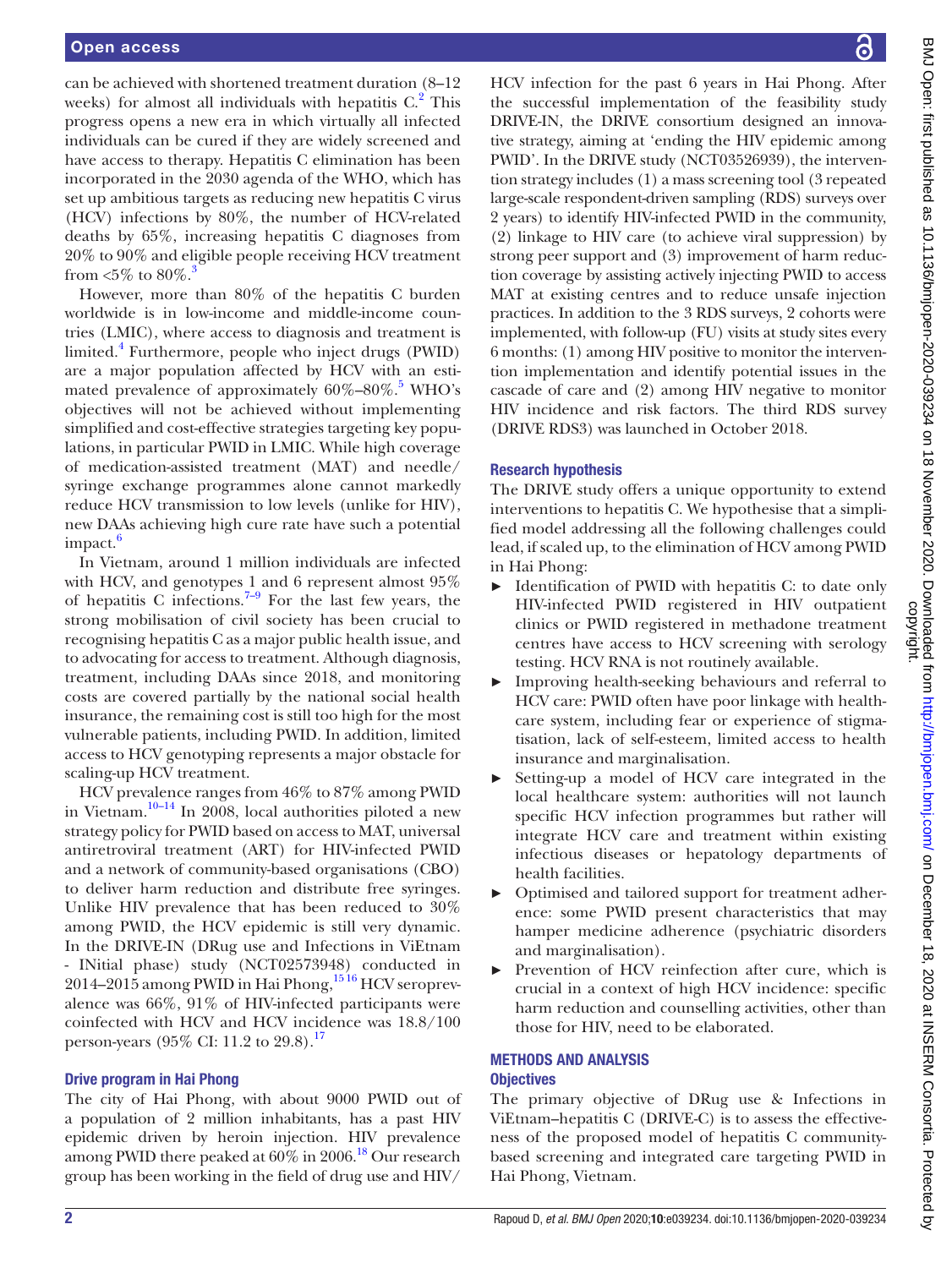Õ

Secondary objectives include: to assess all steps of the hepatitis C cascade of care; to assess the occurrence of adverse events and drug-related side effects; to evaluate adherence to HCV treatment; to determine factors associated with treatment failure; to estimate the reinfection rate at the end of the study; to identify risk factors for HCV reinfection and to project the impact and cost effectiveness of the implemented HCV treatment intervention.

# Outcome measures

The primary endpoint is the proportion of all patients in success of the model of care, defined by HCV RNA <10 IU/mL at the end of the study (week 48 visit).

What will be considered as failures: (1) detectable HCV RNA at "sustained virological response at post-treatment week 12" (SVR12) visit or at the end of study visit (HCV RNA ≥10 IU/mL), (2) missing HCV RNA result at the end of study visit, (3) HCV treatment not initiated within 1 year of HCV screening, (4) permanent discontinuation of DAAs, (5) death and (6) discontinuation of the study due to loss to FU or transfer out.

Secondary endpoints include the following:

- ► Evaluation of the HCV cascade of care, among all those with hepatitis C infection.
- ► Reinfection rate defined by HCV RNA  $\geq$ 10 IU/mL at the end of the study among cured participants (HCV RNA <10 IU/mL at the SVR12 visit).
- ► Mortality rate among all participants.
- ► Frequency, type and time to grade 3 or 4, adverse clinical or biological events.
- ► Frequency, type and time to drug-related clinical or biological adverse reactions of grade 3 or 4 or leading to treatment interruption.
- ► Adherence assessed by self-questionnaire on DAA drug intake and drug accountability for DAAs.
- ► Factors associated with HCV treatment failure or HCV reinfection.
- Effect of the HCV treatment intervention on HCV infections and disability-adjusted life years (DALYs) averted, quality-adjusted life years (QALYs) saved, HCV incidence and prevalence as projected by the model under various scenarios.
- ► Incremental cost-effectiveness ratio (ICER).

### Study design

Because the aim of this research is to demonstrate how known effective treatment can be used in the Vietnamese context, we will conduct an effectiveness-implementation hybrid study type  $1.^{19}$  In addition, a modelling exercise to assess the impact of the intervention at the population level and a cost-effectiveness analysis to further inform policy-makers are included in the study.

The strategy of the model includes:

- ► Mass detection of hepatitis C infection among PWID, through a large community-based RDS survey.
- ► Community-based support to improve referral to specific care for those identified with hepatitis C infection.
- ► HCV care delivery integrated within the existing health system, with a simplified treatment protocol based on a combination of DAAs and considering PWID factors, such as frequent HIV co-infection and methadone treatment.
- ► Optimised treatment adherence through a combination of healthcare therapeutic education and CBO support.
- Increase in harm reduction activities to encompass HCV transmission risk and to prevent HCV reinfection.

Patients will be followed for 48 weeks after initiating HCV treatment.

# Study population

Participants enrolled are PWID who (1) either participated in the DRIVE RDS3 survey or have been enrolled in the DRIVE HIV-positive or HIV-negative cohort and performed an FU visit after RDS3, (2) have a hepatitis C infection defined by a positive HCV RNA at the time of screening and (3) sign the informed consent form.

All DRIVE participants were enrolled through RDS surveys and were active PWID, defined by a positive urine test result for heroin and recent injection marks, at the time of enrolment in DRIVE. At the time of enrolment in DRIVE-C, some of them may no longer inject drugs.

Non-inclusion criteria include: severe associated diseases requiring specific treatment; any condition which might compromise the safety of the patient by participating in the study; previous history of DAA use; contraindication to sofosbuvir or daclatasvir; for women of childbearing potential: pregnancy, breastfeeding or refusal to use a contraceptive method; renal failure with creatinine clearance ≤30 mL/min; being deprived of freedom by a judicial or administrative decision; planning to move out of Hai Phong in the next 12 months and being unable to understand the study.

### Study schedule

The total duration of the study will be 3 years, including 6 months of preparation, 1 year for enrolling and starting HCV treatment for all participants, 1 year of FU for each participant, and 6 months of data analysis.

# Study settings

Hepatitis C screening takes place in two DRIVE study sites run by CBO. Enrolment into DRIVE-C and FU are conducted in hepatitis clinics integrated within the departments of infectious and tropical diseases of three geographically distributed hospitals throughout the city (Viet Tiep Hospital, Kien An Hospital and Thuy Nguyen Hospital), representing both district and provincial level care settings.

# Implementation

# **Screening**

During DRIVE RDS surveys and cohort FU visits, participants are tested for HCV antibodies using rapid diagnostic test (SD Bioline) at the study community sites. At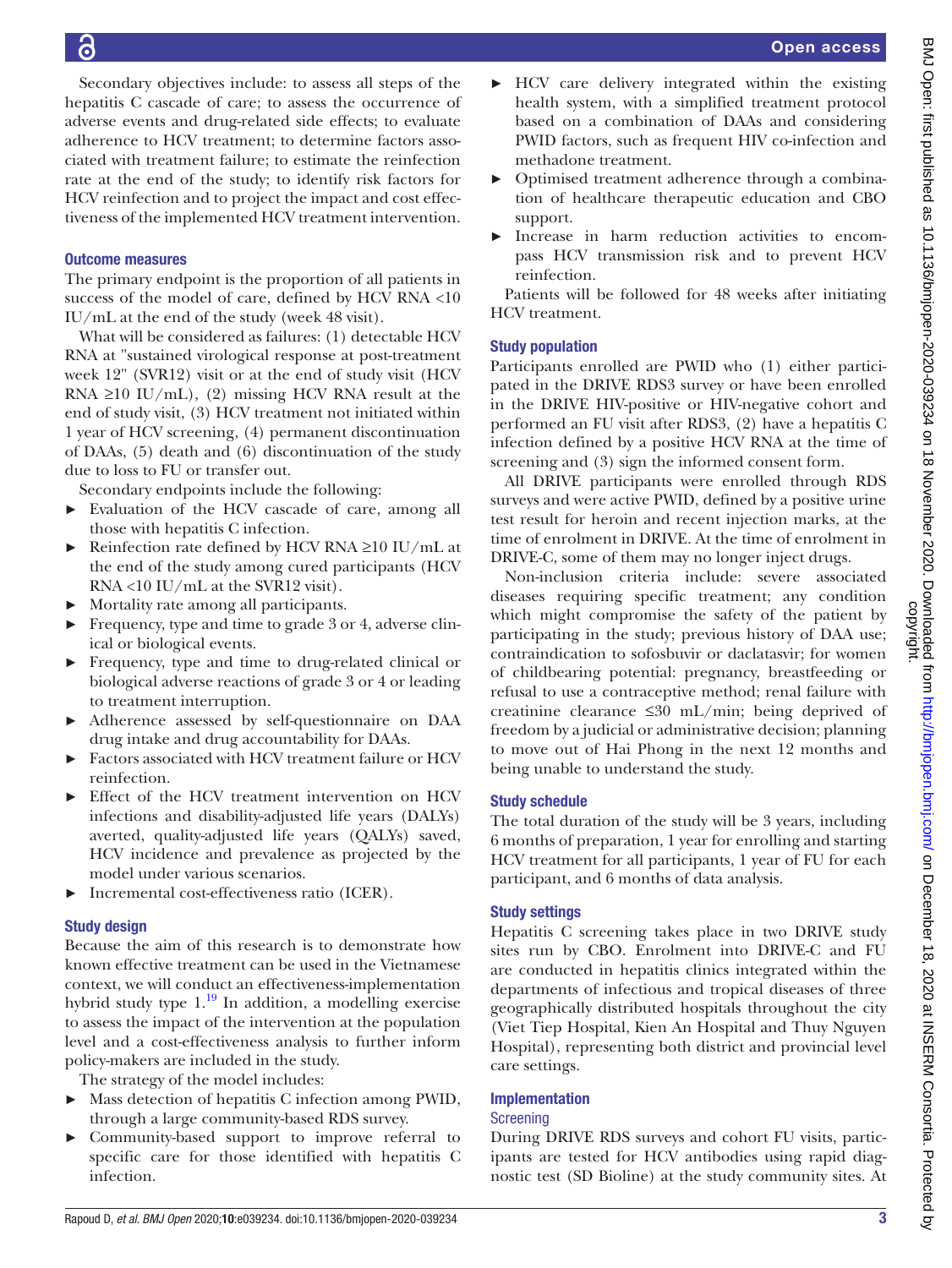the time of DRIVE RDS3 survey or a DRIVE cohort FU visit, participants (1) known to have an HCV seropositive result from a previous DRIVE visit or (2) newly screened HCV seropositive at that visit are informed of the nested research programme on hepatitis C infection (DRIVE-C). On participant's agreement, a blood sample is sent to a centralised laboratory, where the diagnosis of chronic hepatitis C is done using the GeneXpert System (Xpert HCV Viral Load test from Cepheid). Result is provided within 10 days.

Participants with hepatitis C infection proven by positive HCV RNA  $(210 \text{ IU/mL})$  are proposed to enrol in DRIVE-C. If interested, they will be contacted by CBO members to schedule an appointment at one of the three hepatitis clinics.

#### Enrolment and FU

At the pre-inclusion visit, the physician checks that the participant fulfils the inclusion criteria and does not meet any of the non-inclusion criteria, then proceeds to the informed consent process. After consent obtention, clinical, laboratory and imaging assessments are performed. Liver assessment is based on the calculation of aspartate transaminase (AST) to Platelet Ratio Index score, abdominal ultrasound and fasting liver stiffness measurement with Fibroscan (Echosens). ART initiation and/or hepatitis B virus (HBV) treatment initiation are prescribed first when necessary. For those who are not already receiving methadone maintenance treatment (MMT), MMT initiation is strongly recommended.

The patient is successfully enrolled if all criteria are confirmed at the inclusion visit, planned as far as possible not later than 2 weeks after the pre-inclusion visit. After DAA initiation at inclusion visit, participants will undergo seven FU visits until the end of study ([table](#page-4-0) 1 and [figure](#page-7-0) 1). They shall include clinical examination, biological testing, drug dispensation, therapeutic education, assessment of adherence, referral to appropriate care in case of an ongoing adverse event, HCV-related counselling session focusing on reinfection after the end of treatment, administration of questionnaires and blood collection for sample repository.

End of treatment visit is performed 12 weeks or 24 weeks after treatment initiation according to its duration.

SVR12 visit and end of study visit are performed 12 weeks after the end of treatment and 48 weeks after treatment initiation, respectively, and include both HCV RNA testing and HCV genotyping in case of detectable HCV RNA.

In the interval between two scheduled visits, patients have access to medical personnel whenever they become ill.

#### **Drugs**

In accordance with WHO and Vietnamese guidelines, the standard HCV treatment in DRIVE-C is sofosbuvir 400 mg/day and daclatasvir 60 mg/day for 12 weeks. The choice of DAA regimen was based on our willingness to

have a pan-genotypic regimen and to use drugs already registered in Vietnam, to allow quick scale up of the model if effective, while taking into account the potential interactions with ART for co-infected patients.

For HIV-infected participants receiving efavirenz or nevirapine, daclatasvir dose is increased to 90 mg/day. In case of cirrhosis, ribavirin is added to sofosbuvir/ daclatasvir during the 12 weeks of treatment. Cirrhosis is defined by a Fibroscan value >12.5 kPa. $^{20\,21}$  In case of ribavirin contraindication or side effects leading to ribavirin discontinuation, sofosbuvir/daclatasvir combination is prescribed for 24 weeks. Sofosbuvir and daclatasvir are purchased from Hetero Drugs, a generic manufacturer granted by Gilead and BMS companies. Drugs are prescribed by study doctors and delivered by hospital pharmacists.

Patients receiving ART and/or MMT will start HCV treatment after at least 3 months of ART and 2 weeks of MMT. All participants are tested for hepatitis B surface antigen (HBsAg) and hepatitis B surface antibody (HBsAb) at preinclusion visit. Participants with positive HBsAg already treated initiate HCV treatment without delay. Participants with positive HBsAg not yet treated will be first treated for HBV. An appointment for HCV treatment initiation is provided within 1 month after HBV treatment initiation. Participants with negative HBsAg and HBsAb at preinclusion visit and who experience an elevation of ALT >5 times upper normal limit during HCV treatment FU will be retested for HBsAg and, if negative, tested for hepatitis B core antibody (HBcAb). In case of HBsAg or HBcAb positive, HBV DNA is measured to detect possible HBV flare-ups or reactivation as recommended by the WHO. Tenofovir will be introduced in case of detectable HBV DNA. HBV immunisation is recommended to participants with negative HBsAg and negative HBsAb.

#### Role of peer educators

Seven CBO, coordinated by the Vietnamese nongovernmental organisation Supporting Community Development Initiatives, are involved in DRIVE-C. CBO members both intervene (1) in the three hepatitis clinics, where they provide counselling and conduct questionnaires, and (2) in the field where each CBO member is assigned participants to follow and support on a regular basis to overcome potential obstacles regarding: access to MMT and/or ART, adherence to HCV treatment, administrative tasks and access to harm reduction materials. They are also in charge of counselling and tracing participants for missed study visits.

#### Data collection and data management

The data collected are recorded in an electronic case report form (CRF), using the Ennov Clinical software accredited by the US Food and Drug Administration (FDA). They include: sociodemographic information, medical history, clinical evaluation, laboratory test and imaging results, drug uptake, adverse events, social events,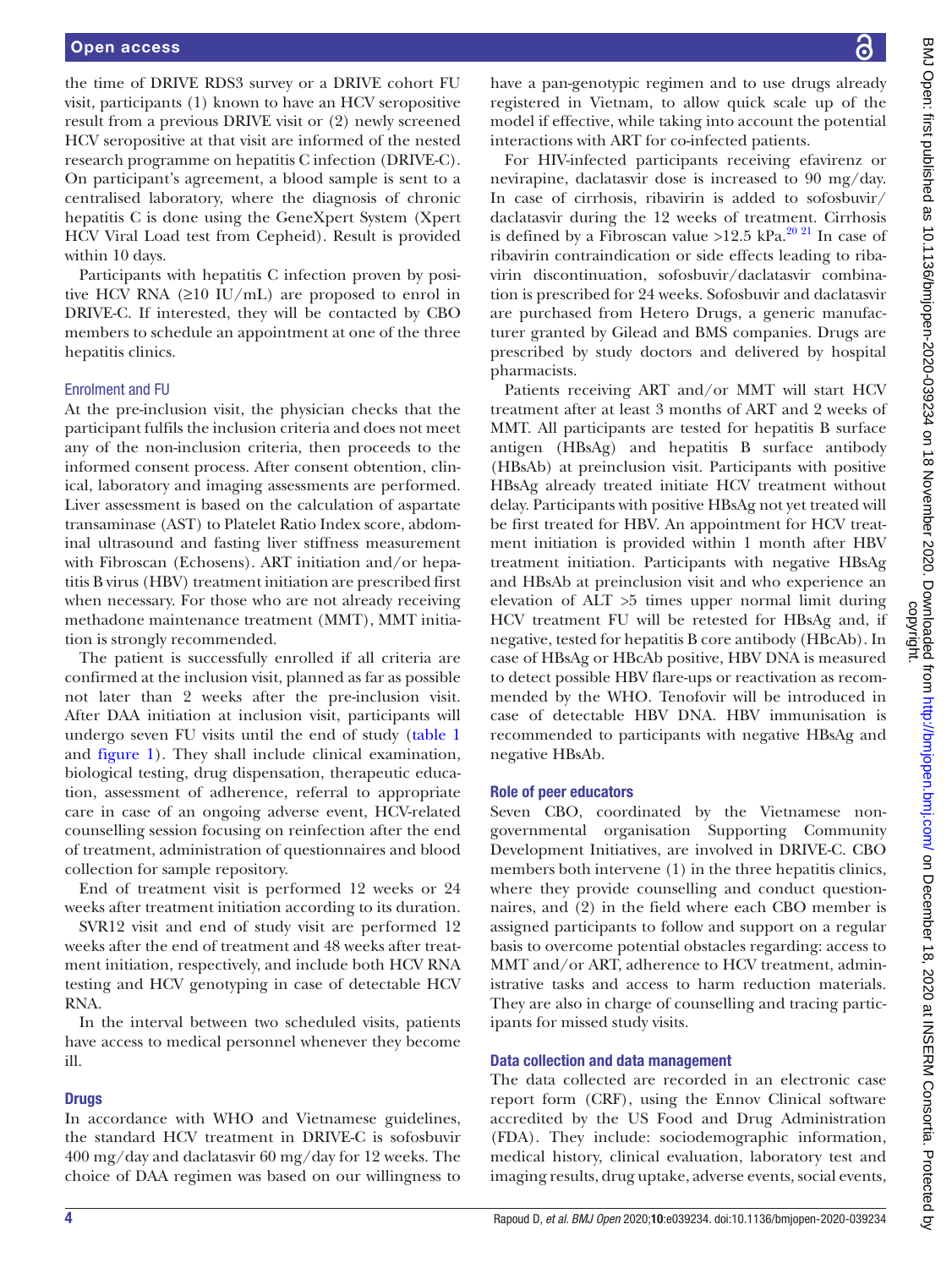| Table 1                                                                     |           | Schedule of study visits and assessments (for patien |                                       | its treated for 12 weeks). |                                     |                                             |                              |                                                      |                           |                                |
|-----------------------------------------------------------------------------|-----------|------------------------------------------------------|---------------------------------------|----------------------------|-------------------------------------|---------------------------------------------|------------------------------|------------------------------------------------------|---------------------------|--------------------------------|
|                                                                             |           | Visit 1                                              | Visit 2                               | Visit 3                    | Visit 4                             | Visit 5                                     | Visit 6                      | Visit 7                                              | Visit 8                   | Visit 9                        |
| procedures<br>Study                                                         | Screening | Pre-inclusion                                        | treatment<br>Inclusion/<br>initiation | Week <sub>2</sub>          | Treatment FU Treatment FU<br>Week 4 | Treatment FU treatment<br>Week <sub>8</sub> | Week <sub>12</sub><br>End of | evaluation<br><b>Treatment</b><br>Week 24<br>(SVR12) | Week 36<br>$\overline{E}$ | End of the<br>Week 48<br>study |
| of eligibility<br>Verification<br>criteria                                  |           | $\boldsymbol{\times}$                                |                                       |                            |                                     |                                             |                              |                                                      |                           |                                |
| Information<br>about the<br>study                                           | $\times$  | $\times$                                             |                                       |                            |                                     |                                             |                              |                                                      |                           |                                |
| consent form<br>Signature of                                                | $\times$  | $\times$                                             |                                       |                            |                                     |                                             |                              |                                                      |                           |                                |
| HCV-related<br>counselling<br>session                                       |           | $\times$                                             | $\times$                              |                            |                                     |                                             | $\times$                     | $\times$                                             | $\times$                  | $\times$                       |
| adherence<br>Treatment<br>support                                           |           |                                                      | $\times$                              | $\pmb{\times}$             | $\times$                            | $\times$                                    |                              |                                                      |                           |                                |
| Drug delivery                                                               |           |                                                      | $\times$                              | $\times$                   | $\times$                            | $\times$                                    |                              |                                                      |                           |                                |
| Pill count                                                                  |           |                                                      |                                       | $\times$                   | ×                                   | $\boldsymbol{\times}$                       | $\times$                     |                                                      |                           |                                |
| Questionnaires                                                              |           |                                                      |                                       |                            |                                     |                                             |                              |                                                      |                           |                                |
| use-AUDIT<br>Alcohol                                                        |           | $\pmb{\times}$                                       | $\mathbf{\mathsf{x}}^\ast$            |                            |                                     |                                             |                              | $\times$                                             |                           | $\times$                       |
| Quality of<br>life- $EG-$<br>$5D-5L$                                        |           | $\times$                                             | $\mathbf{X}^*$                        |                            |                                     | $\times$                                    |                              | $\times$                                             |                           | $\times$                       |
| behaviours<br>and other<br>drug use<br>Sexual,                              |           | $\times$                                             | $\mathbf{\mathsf{x}}^{\star}$         |                            |                                     | $\pmb{\times}$                              |                              | $\times$                                             |                           | $\times$                       |
| examination,<br>assessment<br>of adverse<br>including<br>Physical<br>events |           | $\times$                                             | $\times$                              | $\times$                   | $\times$                            | $\times$                                    | $\times$                     | $\times$                                             | $\times$                  | $\times$                       |
|                                                                             |           |                                                      |                                       |                            |                                     |                                             |                              |                                                      |                           | Continued                      |

<span id="page-4-0"></span>5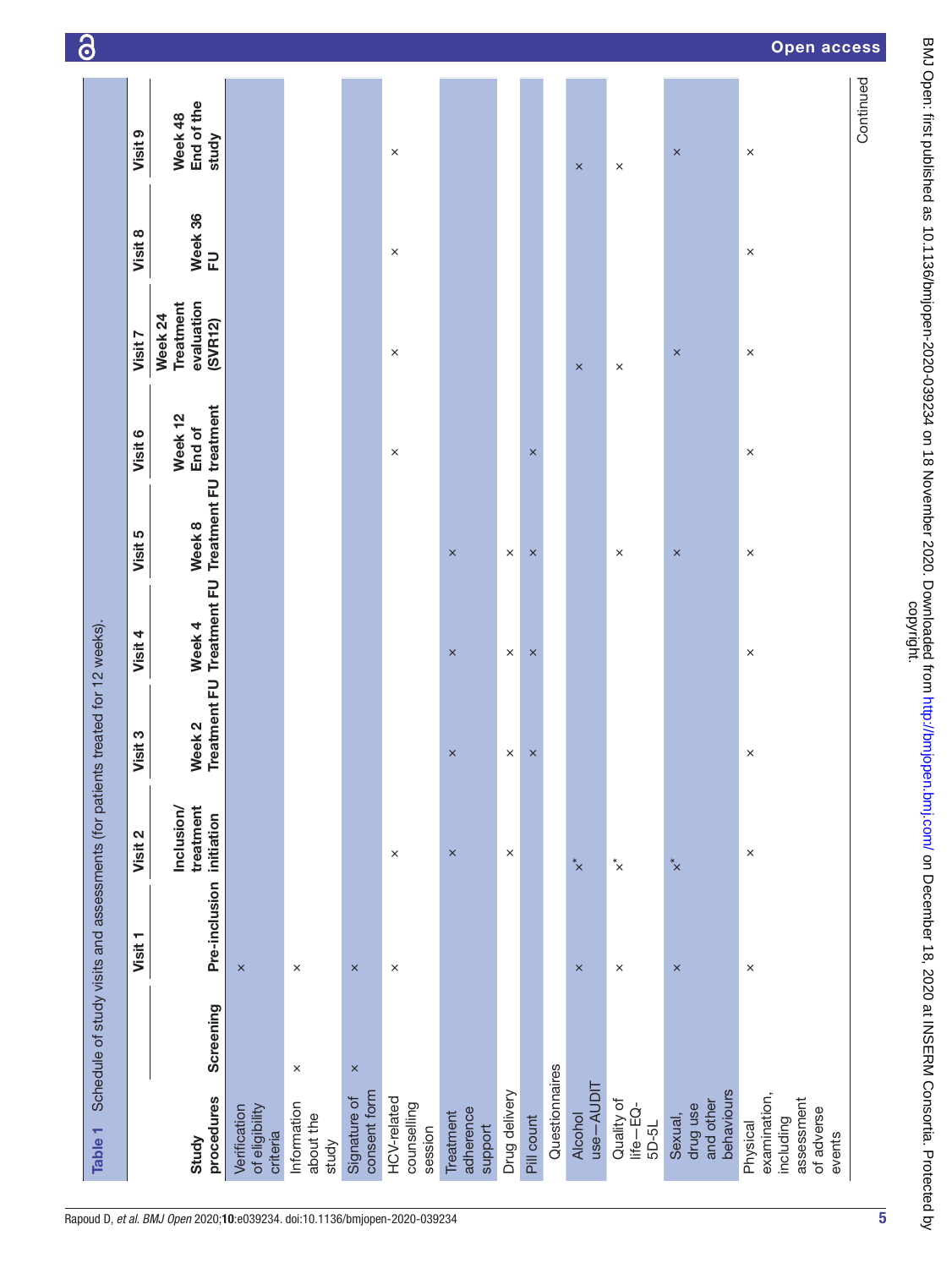| Continued<br>Table 1                     |           |                           |                              |                                    |                                     |                                      |                                                        |                                                      |              |                                  |
|------------------------------------------|-----------|---------------------------|------------------------------|------------------------------------|-------------------------------------|--------------------------------------|--------------------------------------------------------|------------------------------------------------------|--------------|----------------------------------|
|                                          |           | Visit 1                   | Visit 2                      | Visit 3                            | Visit 4                             | Visit 5                              | Visit 6                                                | Visit 7                                              | Visit 8      | Visit 9                          |
| procedures<br>Study                      | Screening | Pre-inclusion initiation  | treatment<br>Inclusion/      | Week <sub>2</sub>                  | Treatment FU Treatment FU<br>Week 4 | Week <sub>8</sub>                    | Treatment FU treatment<br>Week <sub>12</sub><br>End of | evaluation<br><b>Treatment</b><br>Week 24<br>(SVR12) | Week 36<br>군 | Week 48<br>End of the<br>study   |
| Complete<br>blood count                  |           | $\times$                  | $\overleftarrow{\mathbf{x}}$ | $\stackrel{\textstyle{+}}{\times}$ | $\times$                            | $\overline{\star}$                   |                                                        |                                                      |              | $\times$                         |
| creatinine<br>Serum                      |           | $\times$                  | $\overleftarrow{\mathbf{x}}$ | $\overline{\mathbf{x}}$            | $\times$                            | $\overline{\mathbf{x}}$              |                                                        |                                                      |              | $\times$                         |
| <b>AST/ALT</b>                           |           | $\times$                  | $\frac{1}{x}$                | $rac{1}{x}$                        | $\times$                            | $x + 8$                              | $\frac{8}{x}$                                          |                                                      |              | $\times$                         |
| GGT, ALP and<br>bilirubin                |           | $\times$                  |                              |                                    |                                     |                                      |                                                        |                                                      |              | $\times\S\S$                     |
| Albumin and<br>prothrombin<br>time       |           |                           | $\sharp$                     |                                    |                                     |                                      |                                                        |                                                      |              | $\sharp$                         |
| HBsAg and<br>HBsAb                       |           | $\times$                  |                              |                                    |                                     |                                      |                                                        |                                                      |              |                                  |
| Pregnancy<br>test                        |           | $\overline{\overline{x}}$ | $\times$ ¶                   |                                    | $\overline{\overline{x}}$           | $\overline{\overline{\overline{x}}}$ | $\overline{\overline{\overline{x}}}$                   | $\overline{\overline{\overline{x}}}$                 | $x^*$        |                                  |
| HCV RNA                                  | $\times$  |                           |                              |                                    |                                     |                                      |                                                        | $\times$                                             |              | $\times$                         |
| genotyping<br>HCV                        |           | $x^{***}$                 |                              |                                    |                                     |                                      |                                                        | $\overline{+1}$                                      |              | $\times$                         |
| Abdominal<br>ultrasound                  |           | $\times$                  |                              |                                    |                                     |                                      |                                                        | $\ddagger$                                           |              | $\stackrel{++}{\leftrightarrow}$ |
| Fasting<br>FibroScan                     |           | $M \times 10^{11}$        |                              |                                    |                                     |                                      |                                                        |                                                      |              | $\overline{1}$                   |
| frozen plasma<br>Storage of              |           | $\times$                  | $\overleftarrow{\mathbf{x}}$ |                                    | ×                                   |                                      | $\times$                                               | $\times$                                             |              | $\times$                         |
| frozen dried<br>blood spot<br>Storage of |           | $\boldsymbol{\times}$     | $\overline{\mathbf{x}}$      |                                    | ×                                   |                                      | $\times$                                               | $\pmb{\times}$                                       |              | $\boldsymbol{\times}$            |
|                                          |           |                           |                              |                                    |                                     |                                      |                                                        |                                                      |              | Continued                        |

3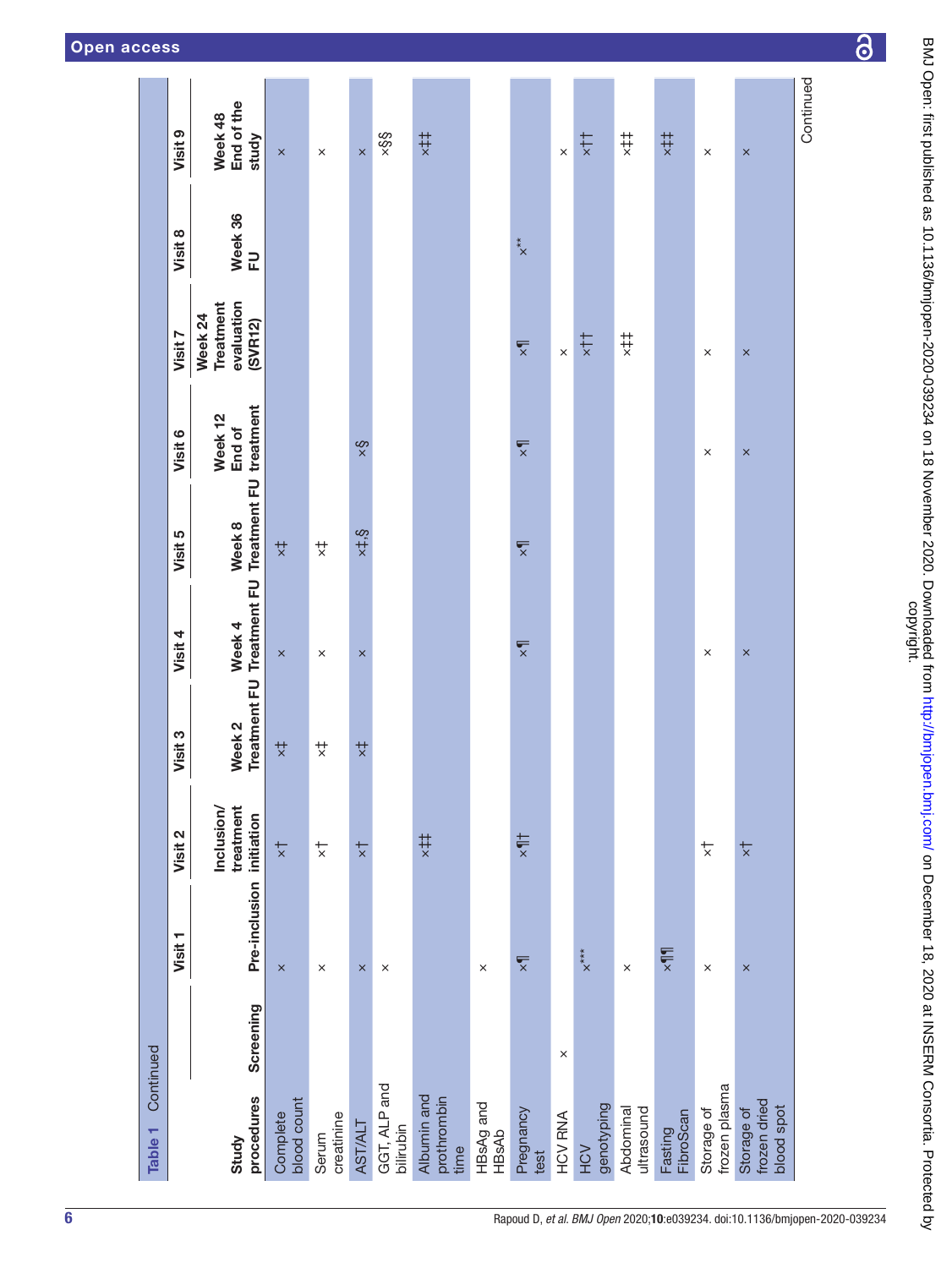| Table 1 Continued                                                                                                                                                                                                                                                                                                                                                                                                                                                                                                                                                                                                                                                                                                                                                                                                                                                                                                                                                                                      |           |                          |                         |                                                                                                                                                                                                                                |         |                                                                       |                              |                                                      |              |                                |
|--------------------------------------------------------------------------------------------------------------------------------------------------------------------------------------------------------------------------------------------------------------------------------------------------------------------------------------------------------------------------------------------------------------------------------------------------------------------------------------------------------------------------------------------------------------------------------------------------------------------------------------------------------------------------------------------------------------------------------------------------------------------------------------------------------------------------------------------------------------------------------------------------------------------------------------------------------------------------------------------------------|-----------|--------------------------|-------------------------|--------------------------------------------------------------------------------------------------------------------------------------------------------------------------------------------------------------------------------|---------|-----------------------------------------------------------------------|------------------------------|------------------------------------------------------|--------------|--------------------------------|
|                                                                                                                                                                                                                                                                                                                                                                                                                                                                                                                                                                                                                                                                                                                                                                                                                                                                                                                                                                                                        |           | Visit 1                  | Visit 2                 | Visit 3                                                                                                                                                                                                                        | Visit 4 | Visit 5                                                               | Visit 6                      | Visit 7                                              | Visit 8      | Visit 9                        |
| procedures<br>Study                                                                                                                                                                                                                                                                                                                                                                                                                                                                                                                                                                                                                                                                                                                                                                                                                                                                                                                                                                                    | Screening | Pre-inclusion initiation | treatment<br>Inclusion/ | Week <sub>2</sub>                                                                                                                                                                                                              | Week 4  | Treatment FU Treatment FU Treatment FU treatment<br>Week <sub>8</sub> | Week <sub>12</sub><br>End of | evaluation<br>Treatment<br><b>Week 24</b><br>(SVR12) | Week 36<br>己 | End of the<br>Week 48<br>study |
| gamma-glutamyltransferase; HBsAb, hepatitis B surface antibody; HBsAg, hepatitis B surface antigen; HCV, hepatitis C virus; SVR12, sustained virological response at post-treatment week<br>"If more than 3 months between preinclusion and inclusion, or if patient started ART or MMT since preinclusion visit.<br>*For women of childbearing age with treatment regimen containing ribavirin.<br>11 For patients followed in Viet Tiep Hospital and for patients followed<br>ALP, alkaline phosphatase; ALT, alanine transaminase; APRI, AST to P<br>SFor patients with HBsAg positive and patients with HBsAg negative<br>†If introduction of HCV treatment occurs >4 weeks after preinclusion<br>**Baseline HCV genotyping will be batch performed.<br>SSFor patients with cirrhosis but only bilirubin.<br>#If treatment regimen contains ribavirin.<br>††For patients with HCV VL ≥10 IU/mL.<br>TFor women of childbearing age.<br><b>‡‡For patients with cirrhosis.</b><br>12; VL, viral load. |           |                          |                         | latelet Ratio Index; AST, aspartate transaminase; AUDIT, Alcohol Use Disorder Identification Test; FU, follow-up; GGT,<br>in Kien An Hospital and in Thuy Nguyen Hospital with APRI score >1.<br>and HBsAb negative.<br>visit. |         |                                                                       |                              |                                                      |              |                                |

including incarceration, alcohol use: Alcohol Use Disorder Identification Test, quality of life: EQ-5D (Euro -  $\text{Col-5D}$ ,  $^{22}$  sexual, drug use and other behaviours selfreported by participants and focusing on HCV infection or reinfection risks.

Verification of the completeness and consistency of the data is performed according to a specific data validation plan. Data management is performed both at the international coordinating trial unit (CTU) level (Pathogenesis and Control of Chronic Infections, UMR 1058–INSERM, Univ Montpellier, EFS, Montpellier, France) and at the local CTU level when feasible (Faculty of Public Health, Haiphong University of Medicine and Pharmacy, Hai Phong, Vietnam). Centralised queries are sent by the international CTU to the local CTU and by the local CTU to study clinical sites under the terms of the verification defined in the data validation plan.

# Safety reporting

All biological and clinical adverse events (AE) are reported in a specific CRF AE form, and all serious adverse events are notified to the sponsor, who is responsible for the assessment of their causality in relation to the study drugs, concomitant medication and the research.

# Sample size

# Power calculation for the model of care assessment

DRIVE RDS3 survey aims to enrol 1500 participants. According to DRIVE first and second rounds of RDS data, we expect the number of participants at each step as described in [figure](#page-7-1) 2. These numbers will provide us with a precise estimation of outcomes. The proportion of PWID with HCV chronic infection who are cured is expected to be 90%×90%×90%=73%. The enrolment of about 900 PWID with HCV chronic infection will allow estimating the expected cure rate of 73% with a precision of  $\pm 2.9\%$ . With a lower cure rate of 50%, we would have a similar precision of ±3.3%.

According to DRIVE RDS2 and FU data, an estimated 567 cohort participants, not having attended the RDS3 will be screened for hepatitis at cohort FU visits.

A total of 1050 patients will be included in the study. This number of patients will allow us to explore the treatment-response heterogeneity, partly through subgroup analyses based on key characteristics, such as HIV co-infection, liver fibrosis stage or genotypes. Finally, enrolling all HCV-infected individuals identified in one mass screening round (RDS) as a unit will allow the math ematical model to estimate to what extent the repetition of RDS could tackle HCV transmission in Hai Phong.

# Power calculation for the reinfection rate

Among the 650+295=945 patients cured (SVR12), we estimate that 90% (850) will be assessed for reinfection at week 48. Based on these assumptions and setting the alpha risk to 5%, we will be able to estimate an expected reinfection rate of 3% with a precision of  $\pm 1.3$ %, or an expected reinfection rate of 5% with a precision of  $\pm 1.6\%$ .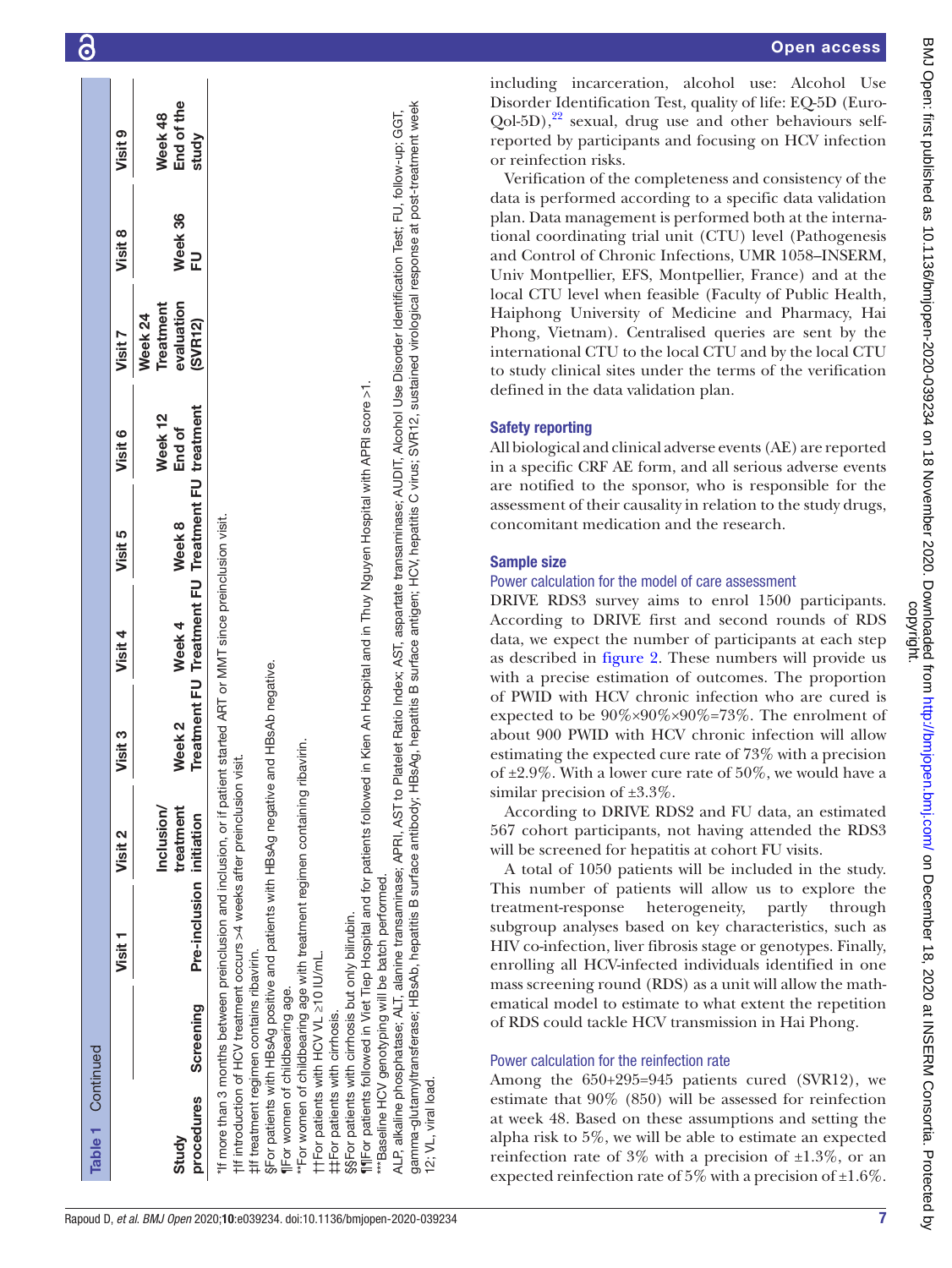RDS3

<span id="page-7-0"></span>Cohort Follow-up visit

**FUp** 

W36

**SVR12** 

End of

study

W48

End of

study



For the intention to treat analysis, the model of HCV care will be analysed separately for the DRIVE RDS3 and for cohort FU visits participants. The latter will reflect the ability to treat and cure all the HCV-infected patients who are already in HIV and addiction care. For each analysis, all participants will be included in the analysis, whatever their FU (including patients who died, were lost to FU, or withdrew from the study). For the on-treatment analysis, we will consider only patients who started HCV treatment.



<span id="page-7-1"></span>Figure 2 Study pre-enrolment diagram. HCV, hepatitis C virus; RDS3, third respondent-driven sampling.

A detailed plan of analysis will be elaborated and validated by the Scientific Advisory Board (SAB) before the end of enrolment.

The proportion of patients who have met the primary outcome (ie, plasma HCV RNA below 10 IU/mL at week 48) will be calculated with its 95% CI. The primary outcome will be compared with a theoretical value of 70% (rounded from 73%) using a classic one-sided test based on an approximation by the normal distribution. This value represents the expected rate of patients with chronic HCV infection who will be cured. The primary outcome will then be calculated in subgroups, such as gender or type of drug use.

All secondary outcomes will be described with their 95% CI. We will then investigate the treatment-response heterogeneity, whereby some PWID may adhere or respond differently to the treatment because of measurable characteristics. For this purpose, we will use a logistic regression model to identify the factors associated with failure to cure, as well as subgroup analyses (including gender and HIV infection) to assess the cure rate variations across the population characteristics.

The approaches to deal with missing data will be described in the detailed plan of analysis. In brief, the primary and secondary outcomes will be evaluated according to a complete case analysis. In order to assess the factors associated with outcomes failures, we will use a multiple imputation approach to replace missing data when they represent more than 1% of all data for a given variable.

# Modelling and cost-effectiveness analysis

Mathematical modelling, developed by a team from Department of Population Health Sciences at the University of Bristol, the United Kingdom, will be used to estimate the impact and cost effectiveness of scaling up the HCV care model, compared with the baseline level of prevention and treatment. The model will be adapted from an existing open dynamic, deterministic model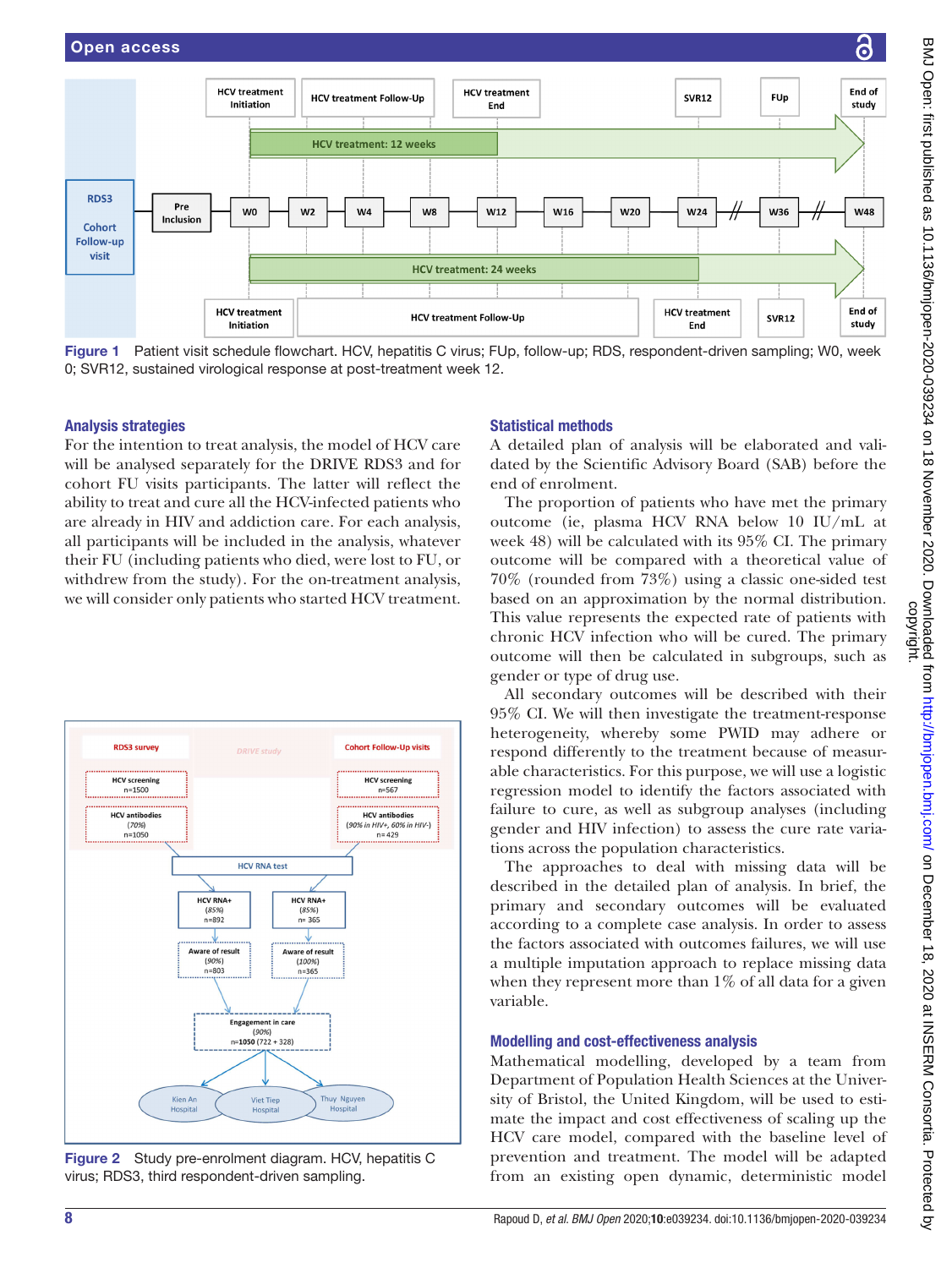of HCV transmission, progression and HCV treatment among PWID and ex-PWID communities.[18 23 24](#page-10-0) The model will be fit within a Bayesian framework to epidemiological, behavioural and intervention related data from the DRIVE and DRIVE-C study. Crucially, the model will be able to account for the 'prevention benefit' of treatment as well as reduction in HCV-related morbidity. The impact modelling will consider if the intervention could reduce HCV transmission to low levels (90% reduction in HCV incidence and mortality) among PWID in the next 5–15 years, as set out by the recent WHO elimina-tion targets.<sup>[3](#page-9-2)</sup> Expenditure data will be collected from the DRIVE-C intervention with direct and indirect costs allocated to activities, such as diagnosis, baseline assessment, treatment initiation and FU visits. Staff costs will be assigned to activities based on average length of visits using time sheets completed by patient-facing personnel. Unit costs for laboratory tests and medicines will be taken from invoices or price lists where relevant. The cost per patient will be calculated using resource use data from the study for each patient tested or treated for HCV. Quality of life data  $(EQ-5D-5L)^{22}$  will be collected as part of the study to estimate changes in utility due to treatment. The cost-effectiveness analysis will estimate the mean ICER in terms of cost per QALY saved, which will be compared against standard thresholds for interventions being cost effective in LMIC.<sup>25</sup><sup>26</sup>

#### Patient and public involvement

CBO members, as peer educators and, for those infected with HCV, as patients' representatives, have been involved since the very beginning in the process of study design and implementation through brainstorming sessions, including identifying the research questions. They provided an insight into patients' needs and the currently existing gaps in the health system regarding the specific population of PWID. They took part in elaborating the procedures, the information notice, the consent form and other tools dedicated to patients, such as counselling materials. Through the RDS survey strategy, patients participate in recruiting other patients in the study.

### Study oversight

The overall management of the study is carried out by the coordination team composed of the two co-principal investigators, and the international and local CTU.

An SAB is established to ensure the proper conduct of the trial across its scientific, methodological, and ethical aspects and the protection of participants. This SAB includes members of the coordination team, external experts and representatives of PWID.

An independent Data and Safety Monitoring Board (DSMB) will review data in order to advise the sponsor and the SAB. The DSMB monitors the main safety and efficacy outcome measures and the overall conduct of the study, with the aim of protecting the safety and the interests of the study participants. It is composed by experts in hepatitis C clinical management and statistics.

# **DISCUSSION**

Although DAA drugs allow achieving very high rates of HCV cure among patients (at the individual level), we still do not know how to integrate DAA in the health system in LMIC, and whether HCV elimination can be achieved at the population level among high-risk groups, such as PWID. Our research could demonstrate that an integrated model of care, including a simplified treatment protocol accounting for comorbidities (addiction and HIV), and important support from CBO for linkage to care after screening, DAA adherence and prevention of reinfection after cure could lead to achieve high rate of HCV cure among PWID screened with chronic hepatitis C. The modelling and cost-effectiveness analyses will show to what extent this model of care, if scaled up through repeated RDS, could lead rapidly to HCV elimination and is worth the initial investment. The reinfection rate issue will not be fully addressed in this project because of the limited FU after SVR12. However, recent information suggest that this rate is the highest shortly after cure and then decreases with time. The DRIVE-C results, first research on assessing the efficacy of a model of HCV care among PWID in Vietnam, will inform decision-makers and will support replication and adaptation of the intervention to other contexts.

### Ethics and dissemination

#### Study approval

The protocol was approved by Haiphong University of Medicine and Pharmacy's Ethics Review Board and the Vietnamese Ministry of Health.

### Consenting participant

Potential participants are informed by the investigator verbally and via the information sheet of the objectives, duration, potential risks and benefits of the study, of any discomfort it may entail, and that they are free, without justification, to withdraw at any time. The investigator ensures the participant understanding and adequate answers to all his/her questions before the signature of the consent form [\(online supplemental file 1\)](https://dx.doi.org/10.1136/bmjopen-2020-039234). The study is free of charge for participants who receive financial compensation only for the transportation costs.

### **Confidentiality**

All data recorded in the framework of this study, including subject medical information, are strictly confidential and coded, using a unique study subject identification code. Access to participant data is restricted to investigators and appropriate study staff. Published results will not contain any personal identifying data. In case of consent withdrawal, no new information will further be collected and recorded in the database. The data collected prior to the withdrawal will be used for the analysis, unless the participant expresses the will that his/her data be removed from the database.

### Care of peer educators

All CBO members involved in the DRIVE-C study and their partners are proposed to be tested for HCV. When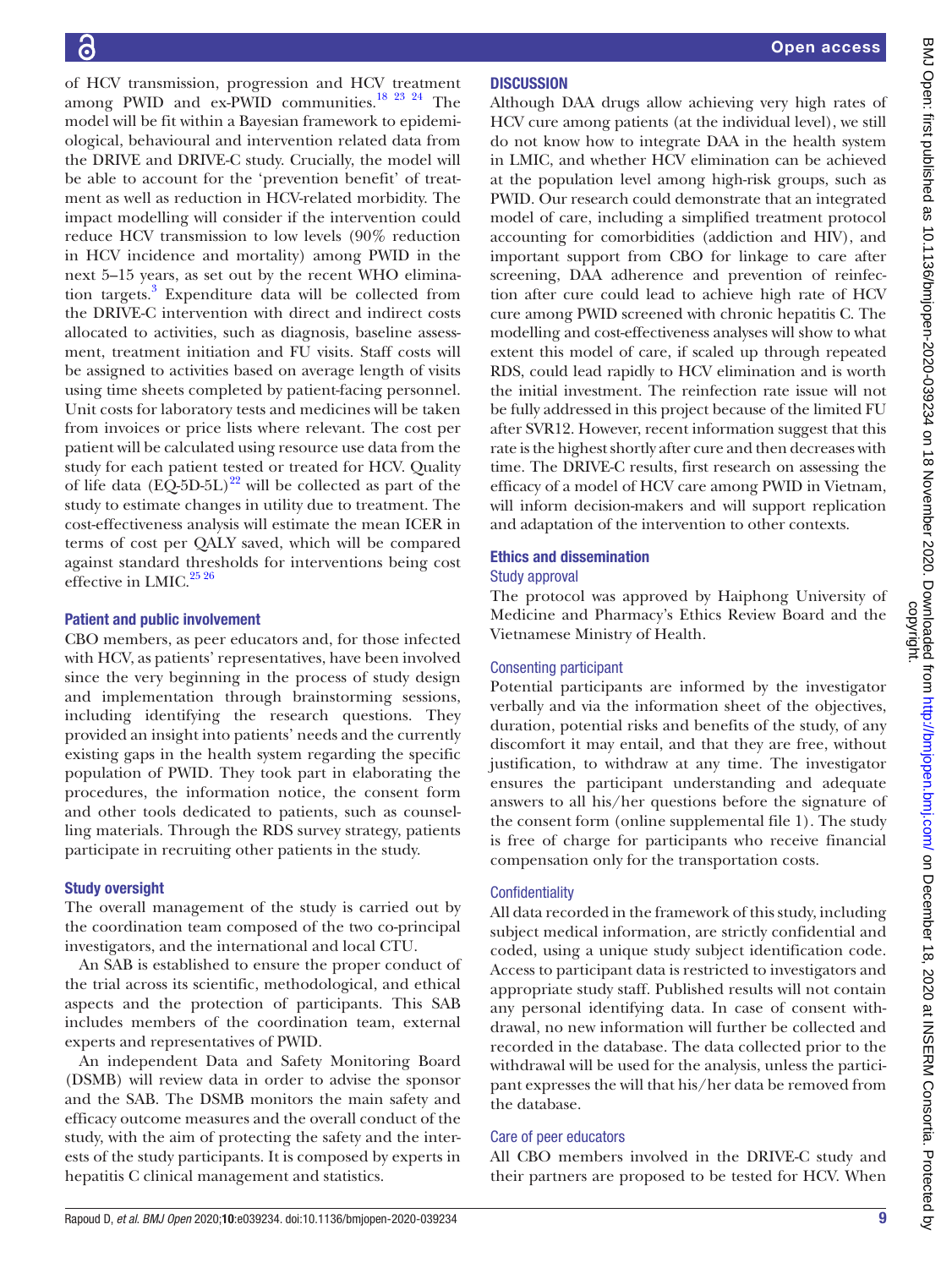diagnosed with a chronic hepatitis C, they receive therapeutic education and free HCV treatment.

#### Dissemination plan

Final results are expected by mid-2021. Relevant results will be shared with participants, investigators and national authorities, disseminated through peer-review international journals and presented at national and international conferences, as well as community-based events organised in Vietnam.

#### Trial status

PWID eligible for DRIVE-C were identified from October 2018 to May 2019, and enrolment in the study started in November 2018. Among 1201 eligible participants, 1022 were referred to hepatitis clinics. HCV treatment initiation and FU are ongoing.

#### Author affiliations

France

<sup>1</sup>Pathogenesis and Control of Chronic Infections, Inserm, Etablissement Français du Sang, University of Montpellier, Montpellier, France

<sup>2</sup> Faculty of Public Health, Haiphong University of Medicine and Pharmacy, Hai Phong, Vietnam

<sup>3</sup>Department of Infectious and Tropical Diseases, Viet Tiep Hospital, Hai Phong, Vietnam

4 Center for Supporting Community Development Initiatives, Hanoi, Vietnam

5 CESP Inserm UMRS 1018, Paris Saclay University, Pierre Nicole Center, French Red Cross, Paris, France

<sup>6</sup>College of Global Public Health, New York University, New York, New York, USA <sup>7</sup>Department of Clinical Immunology, Hôtel Dieu Hospital, Paris, France

<sup>8</sup>Department of Surgery and Cancer, Liver Unit, Imperial College London, London, UK <sup>9</sup>Population Health Sciences, Bristol Medical School, University of Bristol, Bristol, UK <sup>10</sup>Department of Infectious and Tropical Diseases, Nîmes University Hospital, Nîmes,

Acknowledgements The DRug use & Infections in ViEtnam–hepatitis C (DRIVE-C) study group acknowledge people who inject drugs for their participation in the study. We are indebted to members of the seven community-based organisations (Friendship Arms, Lighthouse, Lotus, White Sand, Virgin Flowers, Sunrise and An Duong Sun), to the Molecular Biology Laboratory of Haiphong University of Medicine and Pharmacy (Dr Bach Thi Nhu Quynh) and to health professionals of the three hepatitis clinics in Kien An hospital, Thuy Nguyen hospital and Viet Tiep hospital, for their involvement to make this study possible. We are grateful to ANRS for funding. We thank Claire Rekacewicz, Isabelle Fournier, Maria-Camila Calvo Cortes and Joséphine Balssa for their active support at ANRS headquarters. We thank Hai Phong's health authorities, Haiphong University of Medicine and Pharmacy leaders and the three hospital directors for their strong support since the beginning of the collaboration. We thank the DRIVE-C's Scientific Advisory Board chaired by Karine Lacombe and Duong Thi Huong for significant contribution to the study (members: Philip Bruggmann, Le Minh Giang, Nguyen Hoang Long, Pham Thi Minh, Phan Thi Thu Huong and Vu Van Cuong), and the DRIVE-C's Data and Safety Monitoring Board chaired by Stanislas Pol for careful analysis of the trial progress and helpful advice (members: Delphine Gabillard and Isabelle Andrieux-Meyer). We thank Françoise Barré-Sinoussi and Jean-François Delfraissy for continuous support and helpful advice.

Contributors KPM and DL: coordinating investigators of DRIVE-C. KPM, DL, NN, DDJ, J-PM, LM, PV, HF, LW, ML, OKTH and HDT: study conception, planning and design. KPM, DL, NN, J-PM, LM, PV, HF, OKTH, VVH, RV, CQ and DR: protocol preparation. CQ, BNT, TNTT and HTT: study management. DR and CQ: drafting of the manuscript. PV, DDJ, JF, J-PM and DL: editing the manuscript. All authors significantly contributed to the manuscript and approved the final version of the manuscript.

Funding DRug use & Infections in ViEtnam–hepatitis C (DRIVE-C) is funded and sponsored by French National Institute for Health and Medical Research–France REcherche Nord & sud Sida-hiv Hépatites (Inserm-ANRS), 101 rue de Tolbiac, 75013 Paris, France (ANRS 12380 DRIVE-C).

#### Competing interests None declared.

Patient consent for publication Not required.

Provenance and peer review Not commissioned; externally peer reviewed.

Supplemental material This content has been supplied by the author(s). It has not been vetted by BMJ Publishing Group Limited (BMJ) and may not have been peer-reviewed. Any opinions or recommendations discussed are solely those of the author(s) and are not endorsed by BMJ. BMJ disclaims all liability and responsibility arising from any reliance placed on the content. Where the content includes any translated material, BMJ does not warrant the accuracy and reliability of the translations (including but not limited to local regulations, clinical guidelines, terminology, drug names and drug dosages), and is not responsible for any error and/or omissions arising from translation and adaptation or otherwise.

Open access This is an open access article distributed in accordance with the Creative Commons Attribution Non Commercial (CC BY-NC 4.0) license, which permits others to distribute, remix, adapt, build upon this work non-commercially, and license their derivative works on different terms, provided the original work is properly cited, appropriate credit is given, any changes made indicated, and the use is non-commercial. See: [http://creativecommons.org/licenses/by-nc/4.0/.](http://creativecommons.org/licenses/by-nc/4.0/)

#### ORCID iD

Delphine Rapoud<http://orcid.org/0000-0001-6677-2714>

### REFERENCES

- <span id="page-9-0"></span>Liang TJ, Ghany MG. Current and future therapies for hepatitis C virus infection. *[N Engl J Med](http://dx.doi.org/10.1056/NEJMra1213651)* 2013;368:1907–17.
- <span id="page-9-1"></span>2 Pawlotsky J-M, Feld JJ, Zeuzem S, *et al*. From non-A, non-B hepatitis to hepatitis C virus cure. *[J Hepatol](http://dx.doi.org/10.1016/j.jhep.2015.02.006)* 2015;62:S87–99.
- <span id="page-9-2"></span>3 WHO. Combating hepatitis B and C to reach elimination by 2030, 2016. Available: [http:/apps.who.int/iris/bitstream/10665/206453/1/](http:/apps.who.int/iris/bitstream/10665/206453/1/WHO_HIV_2016_eng.pdf) [WHO\\_HIV\\_2016\\_eng.pdf](http:/apps.who.int/iris/bitstream/10665/206453/1/WHO_HIV_2016_eng.pdf)
- <span id="page-9-3"></span>4 Mohd Hanafiah K, Groeger J, Flaxman AD, *et al*. Global epidemiology of hepatitis C virus infection: new estimates of age-specific antibody to HCV seroprevalence. *[Hepatology](http://dx.doi.org/10.1002/hep.26141)* 2013;57:1333–42.
- <span id="page-9-4"></span>5 Nelson PK, Mathers BM, Cowie B, *et al*. Global epidemiology of hepatitis B and hepatitis C in people who inject drugs: results of systematic reviews. *[Lancet](http://dx.doi.org/10.1016/S0140-6736(11)61097-0)* 2011;378:571–83.
- <span id="page-9-5"></span>6 Martin NK, Vickerman P, Grebely J, *et al*. Hepatitis C virus treatment for prevention among people who inject drugs: modeling treatment scale-up in the age of direct-acting antivirals. *[Hepatology](http://dx.doi.org/10.1002/hep.26431)* 2013;58:1598–609.
- <span id="page-9-6"></span>7 Pham DA, Leuangwutiwong P, Jittmittraphap A, *et al*. High prevalence of hepatitis C virus genotype 6 in Vietnam. *[Asian Pac J](http://www.ncbi.nlm.nih.gov/pubmed/http://www.ncbi.nlm.nih.gov/pubmed/19839502)  [Allergy Immunol](http://www.ncbi.nlm.nih.gov/pubmed/http://www.ncbi.nlm.nih.gov/pubmed/19839502)* 2009;27:153–60.
- 8 Pham VH, Nguyen HDP, Ho PT, *et al*. Very high prevalence of hepatitis C virus genotype 6 variants in southern Vietnam: largescale survey based on sequence determination. *[Jpn J Infect Dis](http://www.ncbi.nlm.nih.gov/pubmed/http://www.ncbi.nlm.nih.gov/pubmed/22116339)* 2011;64:537–9.
- 9 Tanimoto T, Nguyen HC, Ishizaki A, *et al*. Multiple routes of hepatitis C virus transmission among injection drug users in HAI Phong, Northern Vietnam. *[J Med Virol](http://dx.doi.org/10.1002/jmv.21787)* 2010;82:1355–63.
- <span id="page-9-7"></span>10 Clatts MC, Colón-López V, Giang LM, *et al*. Prevalence and incidence of HCV infection among Vietnam heroin users with recent onset of injection. *[J Urban Health](http://dx.doi.org/10.1007/s11524-009-9417-9)* 2010;87:278–91.
- 11 Gish RG, Bui TD, Nguyen CTK, *et al*. Liver disease in Viet Nam: screening, surveillance, management and education: a 5-year plan and call to action. *[J Gastroenterol Hepatol](http://dx.doi.org/10.1111/j.1440-1746.2011.06974.x)* 2012;27:238–47.
- 12 Kallman JB, Tran S, Arsalla A, *et al*. Vietnamese community screening for hepatitis B virus and hepatitis C virus. *[J Viral Hepat](http://dx.doi.org/10.1111/j.1365-2893.2010.01278.x)* 2011;18:70–6.
- 13 Nakata S, Song P, Duc DD, *et al*. Hepatitis C and B virus infections in populations at low or high risk in Ho Chi Minh and Hanoi, Vietnam. *[J](http://dx.doi.org/10.1111/j.1440-1746.1994.tb01265.x)  [Gastroenterol Hepatol](http://dx.doi.org/10.1111/j.1440-1746.1994.tb01265.x)* 1994;9:416–9.
- 14 Nguyen VTT, McLaws M-L, Dore GJ. Prevalence and risk factors for hepatitis C infection in rural North Vietnam. *[Hepatol Int](http://dx.doi.org/10.1007/s12072-007-9008-3)* 2007;1:387–93.
- <span id="page-9-8"></span>15 Des Jarlais D, Duong HT, Pham Minh K, *et al*. Integrated respondentdriven sampling and peer support for persons who inject drugs in Haiphong, Vietnam: a case study with implications for interventions. *[AIDS Care](http://dx.doi.org/10.1080/09540121.2016.1178698)* 2016;28:1312–5.
- 16 Des Jarlais DC, Thi Huong D, Thi Hai Oanh K, *et al*. Prospects for ending the HIV epidemic among persons who inject drugs in Haiphong, Vietnam. *[Int J Drug Policy](http://dx.doi.org/10.1016/j.drugpo.2016.02.021)* 2016;32:50–6.
- <span id="page-9-9"></span>17 Molès J-P, Vallo R, Khue PM, *et al*. HIV control programs reduce HIV incidence but not HCV incidence among people who inject drugs in HaiPhong, Vietnam. *[Sci Rep](http://dx.doi.org/10.1038/s41598-020-63990-w)* 2020;10:6999.